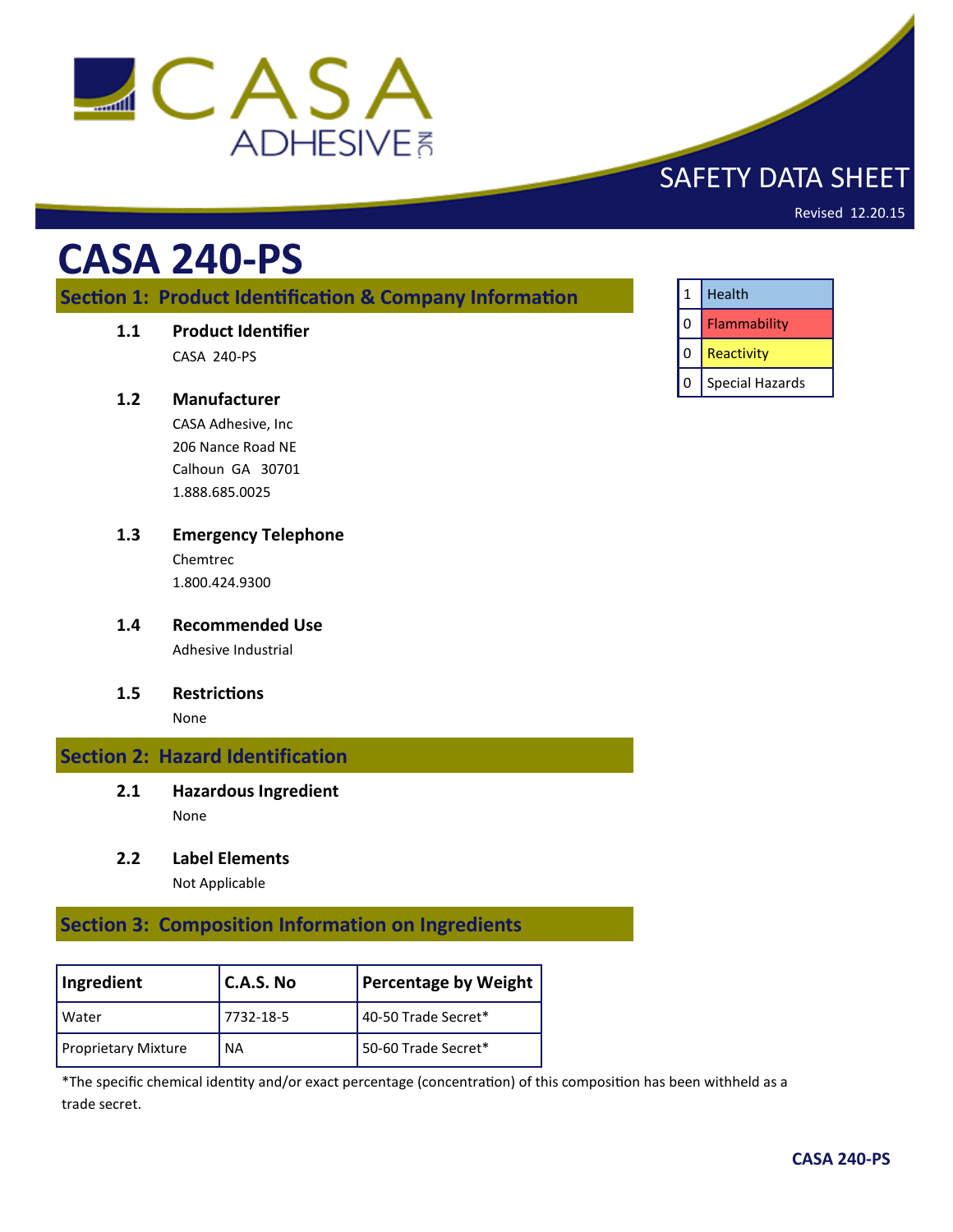# **Section 4: First Aid**

#### **Description of first aid measures**

| Eve       | Possible irritant. Flush with water for 10-15 minutes.                                   |
|-----------|------------------------------------------------------------------------------------------|
| Skin      | Possible irritation, drying or cracking of skin due to drying effect. Wash with soap and |
|           | water.                                                                                   |
| Ingestion | Consult physician.                                                                       |

# **Section 5: Fire Fighting Measures**

**5.1 Flash Point** None

#### **5.2 Extinguishing Media**

Water, carbon dioxide, or dry chemical

#### **5.3 Special Fire Fighting Features**

Wear self contained breathing gear in confined spaces

# **Section 6: Composition Information on Ingredients**

#### **Accidental Release Measures**

Spill Pump large quantities into containers, use vermiculite or inert material, then place in container for chemical waste.

# **Section 7: Handling & Storage**

**7.1 Handling**

None

#### **7.2 Storage**

Minimum 60°F and maximum 100°F. Store in dry place. **DO NOT FREEZE.**

## **Section 8: Exposure Controls & Personal Protection**

| Ventilation               | <b>Local Ventilation</b>          |
|---------------------------|-----------------------------------|
| Respiratory               | Recommended in poorly vented room |
| <b>Protective Gloves</b>  | Recommended                       |
| Eye Protection            | Recommended                       |
| <b>Hygienic Practices</b> | Water with soap after exposure    |

# **Section 9: Physical & Chemical Properties**

| <b>Physical Form</b>    | Liquid           |
|-------------------------|------------------|
| <b>Boiling Point</b>    | $212^{\circ}F$   |
| Vapor Density           | Heavier than air |
| <b>Evaporation Rate</b> | Same as water    |
| Appearance              | Milky blue       |
| Odor                    | None             |
| <b>Specific Gravity</b> | 1.18             |
| Volatility/Volume       | 41-43%           |
| Solubility              | Soluble          |
| voc                     | 0 grams/liter    |